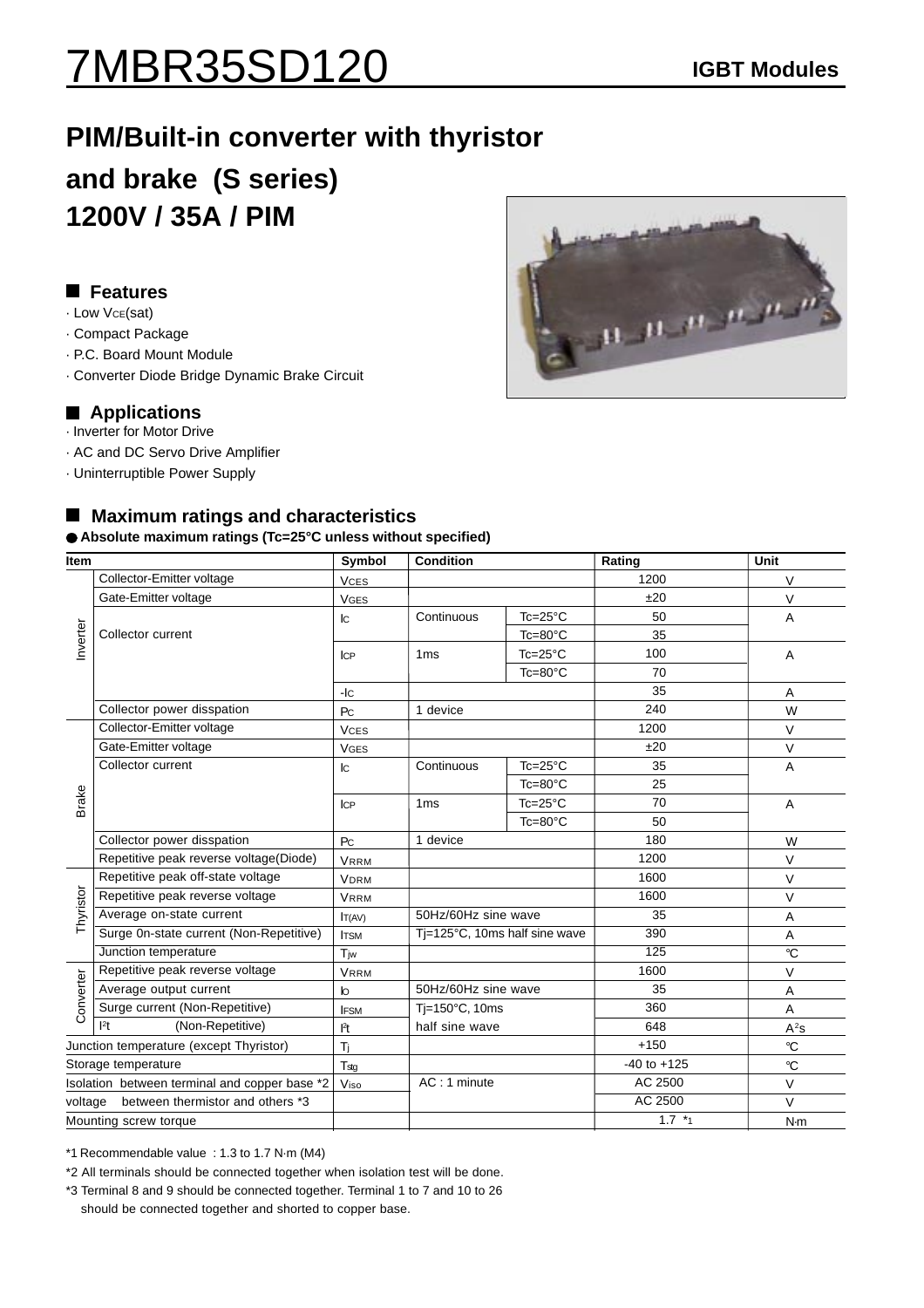#### **Electrical characteristics (Tj=25°C unless otherwise specified)**

| Item       |                                      | Symbol       | Condition                                                        |          | <b>Characteristics</b> |                  |      | Unit              |
|------------|--------------------------------------|--------------|------------------------------------------------------------------|----------|------------------------|------------------|------|-------------------|
|            |                                      |              |                                                                  |          | Min.                   | Typ.             | Max. |                   |
|            | Zero gate voltage collector current  | <b>ICES</b>  | VCE=1200V, VGE=0V                                                |          |                        |                  | 200  | μA                |
|            | Gate-Emitter leakage current         | <b>IGES</b>  | VCE=0V, VGE=±20V                                                 |          |                        |                  | 200  | nA                |
|            | Gate-Emitter threshold voltage       | VGE(th)      | VcE=20V, Ic=35mA                                                 |          | 5.5                    | 7.2              | 8.5  | V                 |
|            | Collector-Emitter saturation voltage | VCE(sat)     | VGE=15V, Ic=35A                                                  | chip     |                        | 2.1              |      | $\vee$            |
| Inverter   |                                      |              |                                                                  | terminal |                        | 2.25             | 2.7  |                   |
|            | Input capacitance                    | Cies         | VGE=0V, VCE=10V, f=1MHz                                          |          |                        | 4200             |      | pF                |
|            | Turn-on time                         | ton          | $Vcc = 600V$<br>$lc = 35A$<br>$VGE=\pm 15V$<br>$R$ G=33 $\Omega$ |          |                        | 0.35             | 1.2  | $\mu s$           |
|            |                                      | tr           |                                                                  |          |                        | 0.25             | 0.6  |                   |
|            | Turn-off                             | toff         |                                                                  |          |                        | 0.45             | 1.0  |                   |
|            |                                      | tf           |                                                                  |          |                        | 0.08             | 0.3  |                   |
|            | Forward on voltage                   | <b>VF</b>    | $IF = 35A$                                                       | chip     |                        | $\overline{2.3}$ |      | $\vee$            |
|            |                                      |              |                                                                  | terminal |                        | 2.45             | 3.3  |                   |
|            | Reverse recovery time of FRD         | trr          | $IF = 35A$                                                       |          |                        |                  | 350  | ns                |
|            | Zero gate voltage collector current  | <b>ICES</b>  | VCES=1200V, VGE=0V                                               |          |                        |                  | 200  | μA                |
|            | Gate-Emitter leakage current         | <b>IGES</b>  | VCE=0V, VGE=±20V                                                 |          |                        |                  | 200  | nA                |
|            | Collector-Emitter saturation voltage | VCE(sat)     | $lc = 25A$ , $VGE = 15V$ chip                                    |          |                        | 2.1              |      | $\vee$            |
|            |                                      |              |                                                                  | terminal |                        | 2.25             | 2.7  |                   |
|            | $Vcc = 600V$<br>Turn-on time<br>ton  |              |                                                                  |          | 0.35                   | 1.2              | μs   |                   |
| Brake      |                                      | tr           | $lc = 25A$<br>$VGE=\pm 15V$                                      |          |                        | 0.25             | 0.6  |                   |
|            | Turn-off time                        | toff         |                                                                  |          |                        | 0.45             | 1.0  |                   |
|            |                                      | $1$          | $RG=51\Omega$                                                    |          |                        | 0.08             | 0.3  |                   |
|            | Reverse current                      | <b>IRRM</b>  | VR=1200V                                                         |          |                        |                  | 200  | μA                |
|            | off-state current                    | <b>IDM</b>   | <b>VDM=1600V</b>                                                 |          |                        |                  | 1.0  | mA                |
|            | Reverse current                      | <b>IRRM</b>  | <b>VRM=1600V</b>                                                 |          |                        |                  | 1.0  | mA                |
|            | Gate trigger current                 | <b>IGT</b>   | $VD=6V$ , $Ir=1A$                                                |          |                        |                  | 100  | mA                |
| Thyristor  | Gate trigger voltage                 | <b>VGT</b>   | $VD=6V$ , $Ir=1A$                                                |          |                        |                  | 2.5  | $\overline{\vee}$ |
|            | On-state voltage                     | <b>VTM</b>   | $Im=35A$                                                         | chip     |                        | 1.1              | 1.2  | V                 |
|            |                                      |              |                                                                  | terminal |                        | 1.2              |      |                   |
| Converter  | Forward on voltage                   | <b>VFM</b>   | $IF = 35A$                                                       | chip     |                        | 1.1              |      | $\vee$            |
|            |                                      |              |                                                                  | terminal |                        | 1.2              | 1.5  |                   |
|            | Reverse current                      | <b>IRRM</b>  | VR=1600V                                                         |          |                        |                  | 200  | μA                |
|            | Resistance                           | $\mathsf{R}$ | $T=25^{\circ}C$                                                  |          |                        | 5000             |      | $\Omega$          |
| Thermistor |                                      |              | $T=100^{\circ}C$                                                 |          | 465                    | 495              | 520  |                   |
|            | <b>B</b> value                       | B            | $T=25/50^{\circ}C$                                               |          | 3305                   | 3375             | 3450 | Κ                 |

#### **Thermal resistance Characteristics**

| Item                          | Symbol     | <b>Condition</b>       | <b>Characteristics</b> |      |      | Unit |
|-------------------------------|------------|------------------------|------------------------|------|------|------|
|                               |            |                        | Min.                   | Typ. | Max. |      |
|                               | $Rth(i-c)$ | <b>Inverter IGBT</b>   |                        |      | 0.52 | °C/W |
| Thermal resistance (1 device) |            | <b>Inverter FWD</b>    |                        |      | 0.90 |      |
|                               |            | <b>Brake IGBT</b>      |                        |      | 0.69 |      |
|                               |            | Thyristor              |                        |      | 1.00 |      |
|                               |            | <b>Converter Diode</b> |                        |      | 0.75 |      |
| Contact thermal resistance    | $Rth(c-f)$ | With thermal compound  |                        | 0.05 |      |      |

\* This is the value which is defined mounting on the additional cooling fin with thermal compound